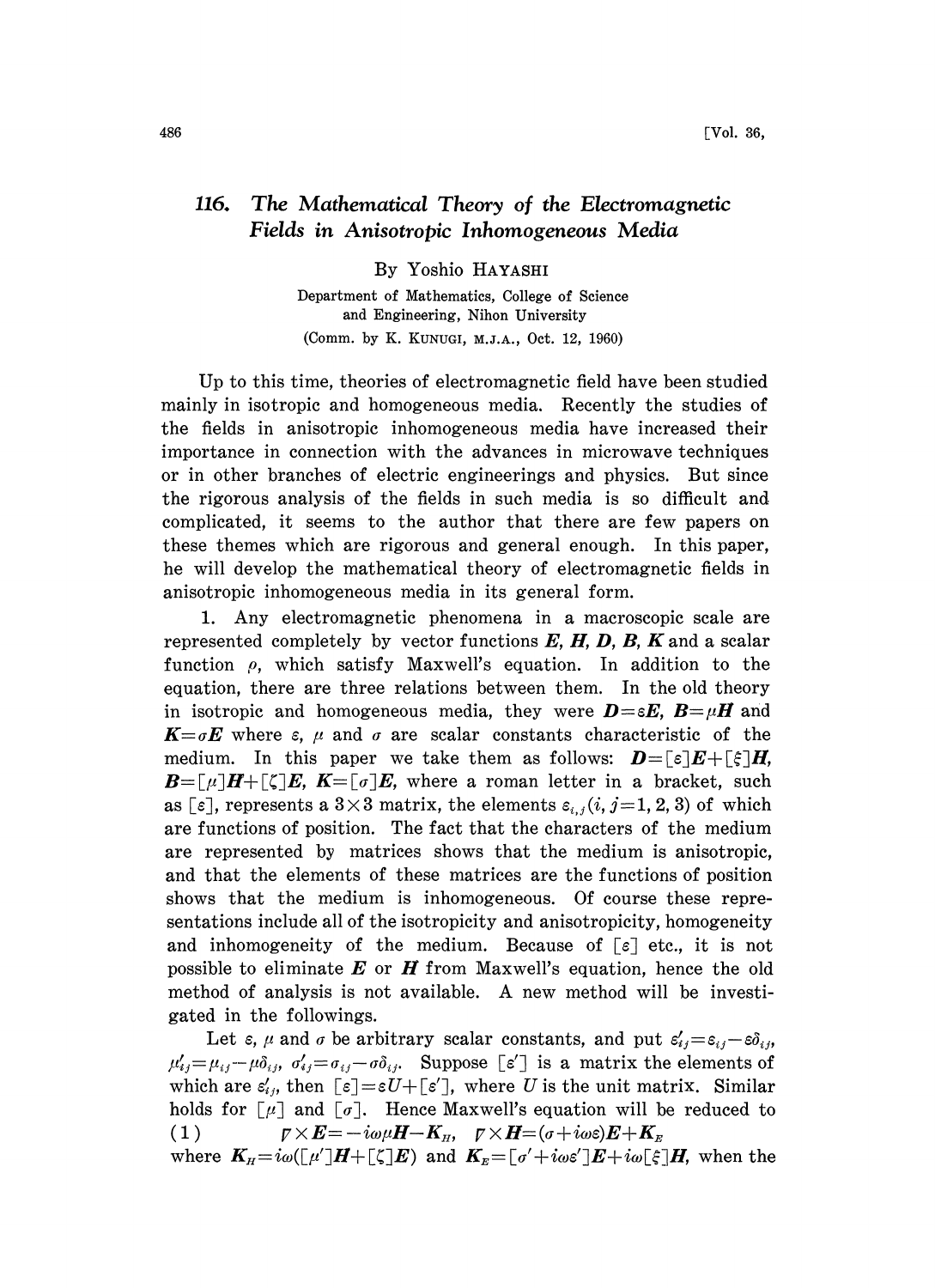## No. 8] Electromagnetic Fields in Anisotropic Inhomogeneous Media 487

fields depend on time t through the factor  $e^{i\omega t}$  with a complex constant  $\omega$ . (1) provide the fields in isotropic and homogeneous medium with the medium constants  $\varepsilon$ ,  $\mu$  and  $\sigma$ , in the presence of the distributions of the densities of electric current  $K_{\pi}$  and magnetic current  $K_{\pi}$ . If the time dependence of the fields is more general, the Laplace transformation about t will give  $p \times E = -p\mu E - K_n$ ,  $p \times H = (\sigma + p\varepsilon)E + K_n$ ,  $K_n=p([\mu']H+[\zeta]E)-B_0, K_{\mu}=[\sigma'+p\varepsilon']E+p[\xi]H+D_0$ , where p is the parameter of the transformation, and  $\boldsymbol{D}_0$ ,  $\boldsymbol{B}_0$  are the initial values of **D** and **B** respectively. These are formally the same as  $(1)$ , hence we shall study about (1) only in the followings.

If constants  $\eta$  and  $\kappa$  are defined as follows:  $\eta^2 = -i\omega\mu/(\sigma + i\omega\epsilon)$ ,  $\kappa = (\sigma + i\omega \varepsilon)\eta$ , two equations of (1) will be unified as (2)  $\mathbb{P}\times\mathbf{F}=\kappa\mathbf{F}+\kappa\mathbf{G}, \quad \mathbb{P}\cdot\mathbf{F}=-\mathbb{P}\cdot\mathbf{G}$ 

where  $\boldsymbol{F} = \boldsymbol{E} + \eta \boldsymbol{H}$  and  $\boldsymbol{G} = -\frac{\eta}{\kappa} \boldsymbol{K}_E - \frac{\eta}{\eta \kappa} \boldsymbol{K}_H$ . Separating (2) about  $\eta$ ,\*' it reduces to  $(1)$ , i.e.  $(1)$  and  $(2)$  are equivalent to each other. Thus we have diminished the number of unknowns.

2. It is desirable to have the integral theorem and the integral representation for the vector  $\boldsymbol{F}$  introduced in the preceding section. Let  $D$  be a domain,  $S$  be its boundary, and  $n$  be the outer normal unit vector of D on S. Suppose  $\psi = -\exp(-i\hat{\kappa}R)/4\pi R$ , where  $R=PQ$ is the distance of two points P and Q, and  $\hat{\kappa}$  is one of the roots of  $\kappa^2$ , of which Im  $\hat{\kappa} < 0$ .

*Theorem* 1. Assume that i) S is a sum of finite number of regular Jordan closed surfaces, ii) F and G are continuous functions in  $D+S$ . with the continuous bounded partial derivatives of the first order in D and satisfy  $(2)$  there. Then

(3)  

$$
\mathbf{F}(P) = \int_{s} U(P, Q) dS_{Q} - \int_{D} V(P, Q) dV_{Q}, \quad (P \in D)
$$

$$
O = \int_{s} U(P, Q) dS_{Q} - \int_{D} V(P, Q) dV_{Q}, \quad (P \notin D + S)
$$

$$
\Omega/4\pi \quad \mathbf{F}(P) = \int_{s}^{*} U(P, Q) dS_{Q} - \int_{D} V(P, Q) dV_{Q}, \quad (P \in S)
$$

where  $*$  indicates that the integral is taken in the sense of Cauchy's principal value of a singular integral,  $\Omega$  is the solid angle at P intercepted by S, and

$$
U(P, Q) = -\frac{1}{\kappa} \nabla_Q \cdot [\mathbf{n} \times \mathbf{F}]_Q \nabla_Q \psi + [\mathbf{n} \times \mathbf{F}]_Q
$$
  
 
$$
\times \nabla_Q \psi + \kappa \psi [\mathbf{n} \times \mathbf{F}]_Q - (\mathbf{n} \cdot \mathbf{G})_Q \nabla_Q \psi
$$
  
 
$$
V(P, Q) = -(\nabla \cdot \mathbf{G})_Q \nabla_Q \psi + \kappa \mathbf{G}_Q \times \nabla_Q \psi + \kappa^2 \psi \mathbf{G}_Q.
$$

 $*$  M. Itoh: Properties of complex oscillating electromagnetic field and unified equation for electromagnetic oscillation, Trans. I. E. E. Japan, 3, no. 4 (1942).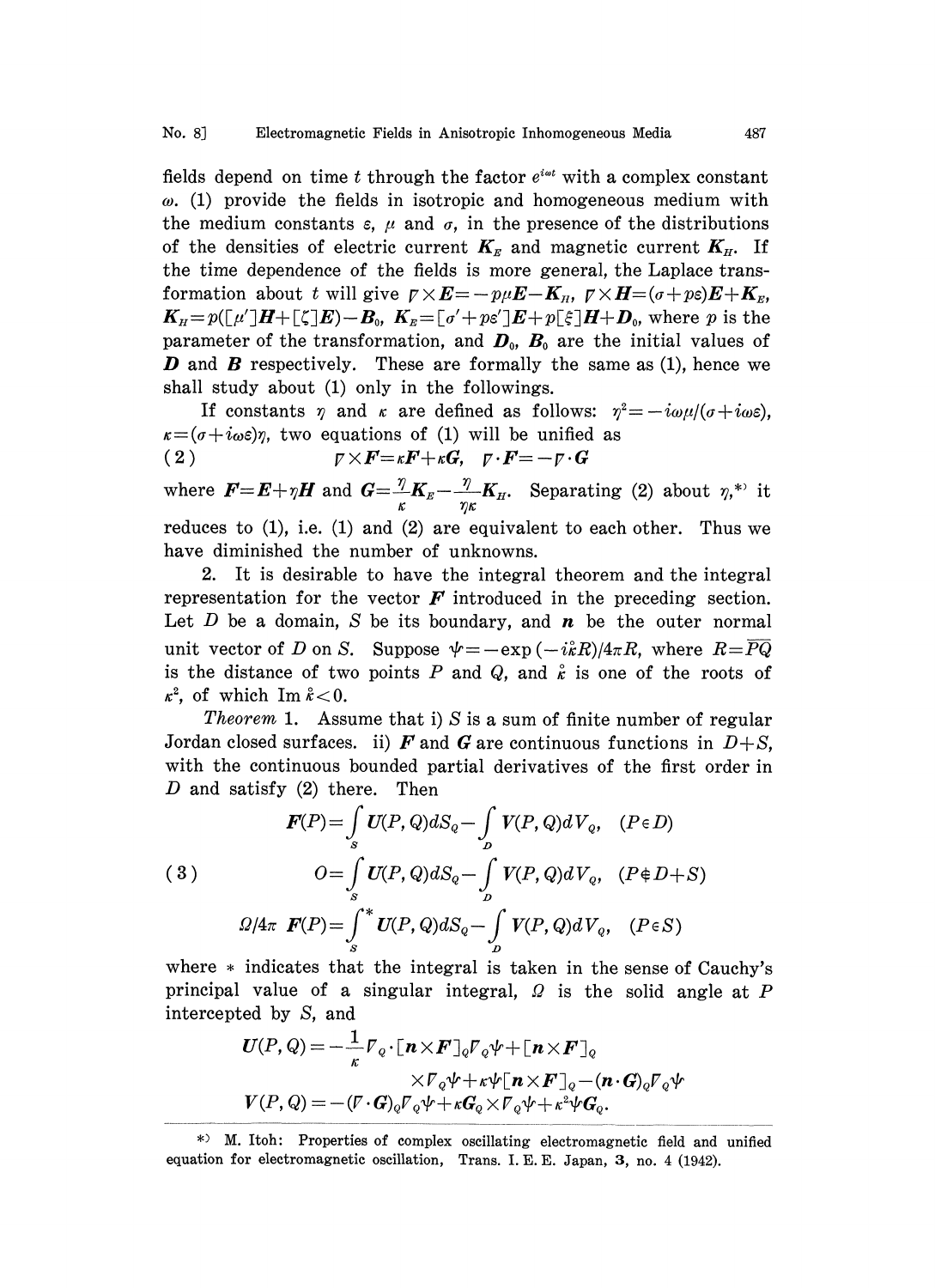Theorem 2. Under the same conditions as in Theorem 1,  
\n(4) 
$$
\int_{s} [\mathbf{n} \times \mathbf{F}]_{\mathbb{Q}} \cdot \nabla_{\mathbb{Q}} \psi dS_{\mathbb{Q}} = \int_{s} \kappa \mathbf{n} \cdot (\mathbf{F} + \mathbf{G})_{\mathbb{Q}} \psi dS_{\mathbb{Q}} = -\int_{s} \psi \nabla_{\mathbb{Q}}^{\circ} \cdot [\mathbf{n} \times \mathbf{F}]_{\mathbb{Q}} dS_{\mathbb{Q}}
$$
\n
$$
\int_{s} ([\mathbf{n} \times \mathbf{F}]_{\mathbb{Q}} \cdot \nabla_{\mathbb{Q}}) \nabla_{\mathbb{Q}} \psi dS_{\mathbb{Q}} = \int_{s} \kappa \mathbf{n} \cdot (\mathbf{F} + \mathbf{G})_{\mathbb{Q}} \nabla_{\mathbb{Q}} \psi dS_{\mathbb{Q}}
$$
\n(5) 
$$
= -\int_{s} \nabla_{\mathbb{Q}}^{\circ} \cdot [\mathbf{n} \times \mathbf{F}]_{\mathbb{Q}} \nabla_{\mathbb{Q}} \psi dS_{\mathbb{Q}}
$$

where  $\bar{V}^{(2)} = \bar{V} - n \frac{\partial}{\partial n}$ . If  $P \in S$ ,  $*$  must be taken in the both hand sides.

More general theorems about an arbitrary vector function  $\boldsymbol{v}$  and a scalar wave function  $\varphi$  can be proven, by the help of Gauss' divergenee theorem, from which we can deduce Theorems <sup>1</sup> and 2, by replacing v and  $\varphi$  with F and  $\psi$  respectively. The grad. of (4) will be (5), and conversely the div. of (5) will be (4). Therefore (4) and (5) are equivalent to each other. The importance of (4) and (5) exists in that the singularity of the integrand in the first term of these equations at  $P=Q$  is lowered by the second and third terms of them. (2) and (3) are a generalization of Cauehy-Riemann equation and Cauehy's integral representation in the theory of two dimensional complex function respectively. In fact, it will be proven that the former reduces to the latter when we assume that  $G=0$  (this means that the medium is isotropic and homogeneous)  $\partial/\partial z=0$ ,  $F_z=0$  (this means that the field is two dimensional) and  $\kappa=0$  (this means that  $\omega=0$ , or that the field is static one). Thus our theory involves the theory of function of two dimensional complex variable as its special ease, and makes a function theoretic investigation of the electromagnetic fields.

Theorem 3. (6)  $\tau_P \equiv \overline{V}_P^{(2)} \cdot [\mathbf{n} \times \mathbf{F}]_P + \kappa \mathbf{n} \cdot (\mathbf{F} + \mathbf{G})_P = 0.$  (P $\in S$ ) From (4),  $\phi_P = \int \tau_Q \psi dS_Q = 0$  ( $P \notin S$ ). Being continuous,  $\phi_P = 0$  every-

where, hence  $V_P \phi_P = 0$ . But  $V_P \phi_P$  is discontinuous on S, the amount of which is  $\tau_P$ . Therefore  $\tau_P=0$ . Conversely, we shall have (4) from (6) easily. Thus we have proven not only (6) but the equivalence of (4) and (6).

*Theorem* 4. Let  $J$  be an arbitrary tangential vector defined on S, and  $-\infty = \mathbb{F} \cdot J$ . Suppose G is an arbitrary vector function continuous in  $D + S$  with continuous partial derivatives of the first order<br>in D. Then the function F, defined as<br> $F_r = \int_S \left\{ \frac{1}{\kappa} \varpi_Q \mathbb{F}_Q \psi + J_Q \times \mathbb{$ tinuous in  $D+S$  with continuous partial derivatives of the first order in  $D$ . Then the function  $F$ , defined as

(7) 
$$
\mathbf{F}_{P} = \int_{S} \left\{ \frac{1}{\kappa} \mathbf{\varpi}_{Q} \mathbf{F}_{Q} \psi + \mathbf{J}_{Q} \times \mathbf{F}_{Q} \psi + \kappa \psi \mathbf{J}_{Q} - (\mathbf{n} \cdot \mathbf{G})_{Q} \mathbf{F}_{Q} \psi \right\} dS_{Q} - \int_{D} \left\{ -(\mathbf{F} \cdot \mathbf{G})_{Q} \mathbf{F}_{Q} \psi + \kappa \mathbf{G}_{Q} \times \mathbf{F}_{Q} \psi + \kappa^{2} \psi \mathbf{G}_{Q} \right\} dV_{Q}
$$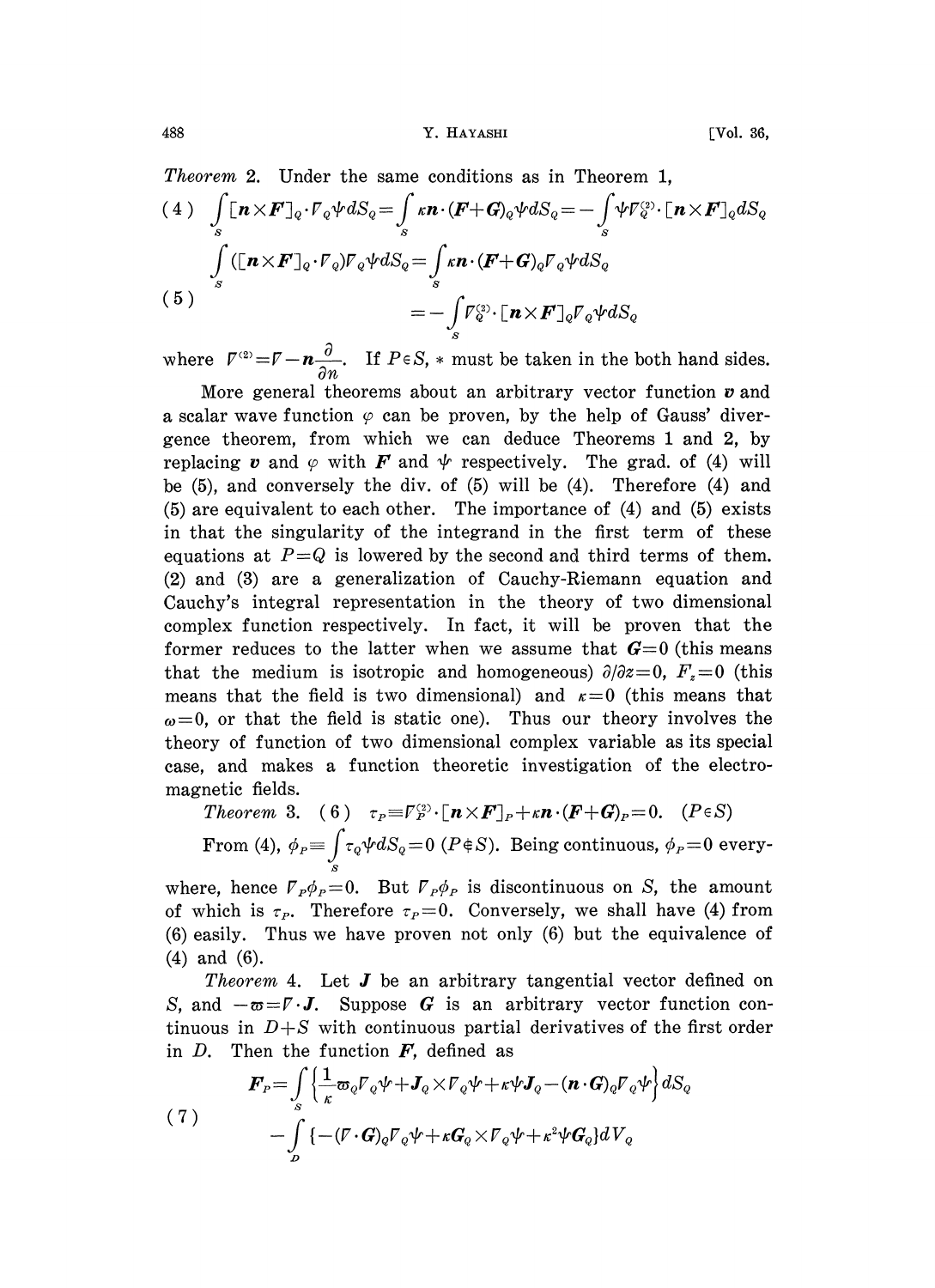satisfies (2) when  $P \in D$ , and (8)  $\nabla \times \mathbf{F} = \kappa \mathbf{F}$  when  $P \notin D + S$ .

Calculation of the limiting values of the function  $\boldsymbol{F}$  defined by (7) as  $P \notin S$  tends to  $P_0 \in S$ , leads to

$$
\begin{aligned} \boldsymbol{n}_{\scriptscriptstyle P_0} \times \boldsymbol{F}_{\scriptscriptstyle P_0} = & \lim_{\scriptscriptstyle P \rightarrow P_0} \boldsymbol{n}_{\scriptscriptstyle P_0} \times \boldsymbol{F}_{\scriptscriptstyle P} = \mp \frac{1}{2} \boldsymbol{J}_{\scriptscriptstyle P_0} \\ & + \int_s^* \boldsymbol{n}_{\scriptscriptstyle P_0} \times \left\{ \frac{-1}{\kappa} \boldsymbol{\varpi}_0 \boldsymbol{V}_0 \boldsymbol{\psi} + \boldsymbol{J}_0 \times \boldsymbol{V}_0 \boldsymbol{\psi} + \kappa \boldsymbol{\psi} \boldsymbol{J}_0 - (\boldsymbol{n} \cdot \boldsymbol{G})_0 \boldsymbol{V}_0 \boldsymbol{\psi} \right\}_{\scriptscriptstyle P_0} dS_Q \\ & - \int_{D} \boldsymbol{n}_{\scriptscriptstyle P_0} \times \{ - (\boldsymbol{V} \cdot \boldsymbol{G})_0 \boldsymbol{V}_0 \boldsymbol{\psi} + \kappa \boldsymbol{G}_0 \times \boldsymbol{V}_0 \boldsymbol{\psi} + \kappa^2 \boldsymbol{\psi} \boldsymbol{G}_0 \}_{\scriptscriptstyle P_0} dV_Q. \end{aligned}
$$

This is a generalization of Plemelj's theorem, from which we shall have

*Theorem 5.* A)

\n
$$
\frac{1}{2} J_{P_0} = \int_s^* \mathbf{n}_{P_0} \times \left\{ \frac{-1}{\kappa} \mathbf{\varpi}_Q \mathbf{F}_Q \boldsymbol{\psi} + J_Q \times \mathbf{F}_Q \boldsymbol{\psi} \right\} \mathbf{F}_Q \boldsymbol{\psi} + \mathbf{J}_Q \times \mathbf{F}_Q \boldsymbol{\psi} + \kappa \boldsymbol{\psi} \mathbf{J}_Q - (\mathbf{n} \cdot \mathbf{G})_Q \mathbf{F}_Q \boldsymbol{\psi} \right\} \mathbf{F}_Q \, dS_Q
$$
\n
$$
- \int_D \mathbf{n}_{P_0} \times \left\{ -(\mathbf{F} \cdot \mathbf{G})_Q \mathbf{F}_Q \boldsymbol{\psi} + \kappa \mathbf{G}_Q \times \mathbf{F}_Q \boldsymbol{\psi} + \kappa^2 \boldsymbol{\psi} \mathbf{G}_Q \right\} \mathbf{F}_Q \, dV_Q
$$

is the necessary and sufficient condition which  $J$  must satisfy, in order that the tangential component  $n\times F$  of the function defined in (7) has the limiting value **J** when  $P \in D$  and  $P \rightarrow P_0 \in S$ .

B) (8) is the necessary and sufficient condition which  $J$  must satisfy in order that the function  $\boldsymbol{F}$  defined by (7) vanishes identically when  $P \notin D+S$ .

3. In this section, simultaneous integral equations will be given, which will determine the components of the field. For the sake of brevity, we shall assume that there are two media separated by a closed surface S, the inner medium is anisotropic and inhomogeneous, while the outer one is isotropic and homogeneous, and that the fields satisfy the radiation condition at infinity. Let the domains in the interior and exterior of S be denoted as  $D^-$  and  $D^+$  respectively, and suppose **n** be the unit normal of  $D^-$  on S. Quantities in  $D^{\pm}$ , such as the fields and medium constants etc., will be distinguished by suffix  $\pm$ , for instance,  $E^{\pm}$ ,  $H^{\pm}$ ,  $\gamma^{\pm}$  and  $\kappa^{\pm}$ . According to the boundary conditions on S, we shall have  $n \times E^- = n \times E^+$  (put as  $=\stackrel{m}{J}$ ),  $n \times H^- = n$  $\times \boldsymbol{H}^{*}(=\stackrel{\scriptscriptstyle e}{\boldsymbol{J}}), \varpi_E^+=-\varpi_E^- (=\varpi_E), \varpi_H^+=-\varpi_H^=(-\varpi_H)$  where  $\varpi_E^+=\mp\mathit{\Gamma}\cdot\left[\boldsymbol{n}\!\times\!\boldsymbol{E}^{\pm}\right]$ conditions on *S*, we shall have  $\boldsymbol{n} \times \boldsymbol{E}^{-} = \boldsymbol{n} \times \boldsymbol{E}^{+}$  (put as  $=\boldsymbol{J}$ ),  $\boldsymbol{n} \times \boldsymbol{H}^{-} = \boldsymbol{n}$ <br>  $\times \boldsymbol{H}^{+} (= \hat{\boldsymbol{J}})$ ,  $\boldsymbol{\omega}_{E}^{+} = -\boldsymbol{\omega}_{E}^{-} (= \boldsymbol{\omega}_{E})$ ,  $\boldsymbol{\omega}_{H}^{+} = -\boldsymbol{\omega}_{H}^{-} (= \boldsymbol{\omega}_{H})$  where  $\boldsymbol{\omega}_{$ and  $\mathbf{\omega}_B^{\pm} = \mp \mathbf{V} \cdot [\mathbf{n} \times \mathbf{H}^{\pm}]$ . Moreover, suppose that  $\mathbf{V} \cdot \mathbf{G}_E = \frac{\mathbf{\eta}^{\pm}}{\mathbf{\kappa}^{\pm}} \mathbf{V} \cdot [\mathbf{\sigma}' + i \omega \mathbf{\epsilon}']$  $\lceil \xi \rceil = \lceil \zeta \rceil = \lceil 0 \rceil$  and  $\mathbf{n} \cdot \mathbf{G} = 0$  on S have been made for the sake of brevity, which do not lose the essentials of analysis.) Then according to Theorem 1, the fields in  $D^{\pm}$  will be expressed as follows: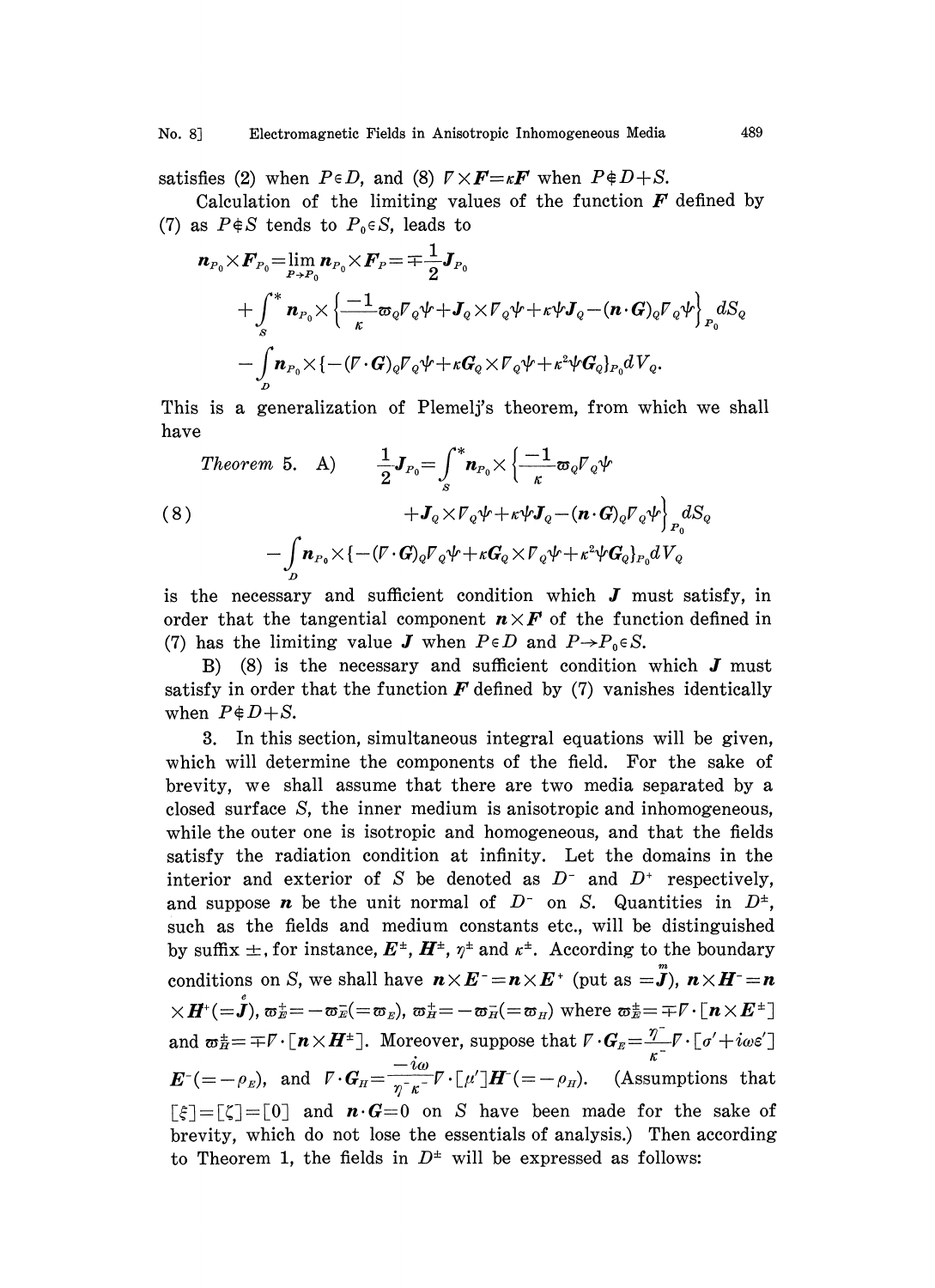490 **Y. HAYASHI** [Vol. 36,

$$
E_{P} = \int_{S} U_{E}^{-}(P^{-}, Q) dS_{Q} - \int_{D^{-}} V_{E}^{-}(P^{-}, Q) dV_{Q} + E^{-(i)}(P^{-})
$$
\n
$$
H_{P} = \int_{S} U_{H}^{-}(P^{-}, Q) dS_{Q} - \int_{D^{-}} V_{H}^{-}(P^{-}, Q) dV_{Q} + H^{-(i)}(P^{-}), \quad (P^{-} \in D^{-})
$$
\n
$$
E_{P}^{+} = \int_{S} U_{E}^{+}(P^{+}, Q) dS_{Q} + E^{+(i)}(P^{+})
$$
\n
$$
H_{P}^{+} = \int_{S} U_{H}^{+}(P^{+}, Q) dS_{Q} + H^{+(i)}(P^{+}), \quad (P^{+} \in D^{+})
$$

$$
\text{where } \boldsymbol{U}_{\mathcal{E}}^{\pm}(P^{\pm},Q)=\mp\Big(\frac{\eta^{\pm}}{\kappa^{\pm}}\boldsymbol{\varpi}_{H}(Q)\boldsymbol{V}_{Q}\boldsymbol{\psi}^{\pm}+\ddot{\boldsymbol{J}}_{Q}\times\boldsymbol{V}_{Q}\boldsymbol{\psi}^{\pm}+\eta^{\pm}\kappa^{\pm}\boldsymbol{\psi}^{\pm}\dot{\boldsymbol{J}}_{Q}\Big)\\ \boldsymbol{U}_{\mathcal{E}}^{\pm}(P^{\pm},Q)=\mp\Big(\frac{1}{\eta^{\pm}\kappa^{\pm}}\boldsymbol{\varpi}_{E}(Q)\boldsymbol{V}_{Q}\boldsymbol{\psi}^{\pm}+\dot{\boldsymbol{J}}_{Q}\times\boldsymbol{V}_{Q}\boldsymbol{\psi}^{\pm}+\frac{\kappa^{\pm}}{\eta^{\pm}}\boldsymbol{\psi}^{\pm}\ddot{\boldsymbol{J}}_{Q}\Big)\\ \boldsymbol{V}_{\mathcal{E}}^{\pm}(P^{\pm},Q)=\{\rho_{E}(Q)\boldsymbol{V}_{Q}\boldsymbol{\psi}^{\pm}+\eta^{\pm}\kappa^{\pm}Q_{H}(Q)\times\boldsymbol{V}_{Q}\boldsymbol{\psi}^{\pm}+(\kappa^{\pm})^{2}\boldsymbol{\psi}^{\pm}\boldsymbol{G}_{E}(Q)\}\\ \boldsymbol{V}_{H}^{\pm}(P^{\pm},Q)=\Big\{\rho_{H}(Q)\boldsymbol{V}_{Q}\boldsymbol{\psi}^{\pm}+\frac{\kappa^{\pm}}{\eta^{\pm}}\boldsymbol{G}_{E}(Q)\times\boldsymbol{V}_{Q}\boldsymbol{\psi}^{\pm}+(\kappa^{\pm})^{2}\boldsymbol{\psi}^{\pm}\boldsymbol{G}_{H}(Q)\Big\}
$$

and also  $\psi^{\pm}=-\exp{(-i\hat{k}^{\pm}R)/4\pi R}$ .  $E^{\pm(i)}$  and  $H^{\pm(i)}$  are the surface integrals over  $S^{\pm(i)}$  which may exist in  $D^{\pm}$  and enclose the sources there. They are assumed to be known functions, which represent the primary incident fields. If  $\mathbf{J}$ ,  $\mathbf{J}$ ,  $\boldsymbol{\sigma}_E$  and  $\boldsymbol{\sigma}_H$  on S, and  $\rho_E$ ,  $\rho_H$ ,  $\mathbf{G}_E$  and in  $D^-$  are obtained, (9) will determine the fields in  $D^{\pm}$  completely. From these, the simultaneous integral equations about these unknowns can be obtained as follows:

$$
G_{E}(P^{-}) = \int_{S} \frac{\eta^{-}}{k^{-}} \left[\sigma' + i\omega \varepsilon'\right]_{P} - U_{E}(P^{-}, Q) dS_{Q}
$$
\n
$$
- \int_{D^{-}} \frac{\eta^{-}}{k^{-}} \left[\sigma' + i\omega \varepsilon'\right]_{P} - V_{E}(P^{-}, Q) dV_{Q} + \frac{\eta^{-}}{k^{-}} \left[\sigma' + i\omega \varepsilon'\right]_{P} - E^{-(4)}(P^{-})
$$
\n(10)\n
$$
G_{H}(P^{-}) = \int_{S} \frac{-i\omega}{\eta^{-}k^{-}} \left[\mu'\right]_{P} - U_{H}^{-}(P^{-}, Q) dS_{Q}
$$
\n
$$
+ \int_{D^{-}} \frac{i\omega}{\eta^{-}k^{-}} \left[\mu'\right]_{P} - V_{H}^{-}(P^{-}, Q) dV_{Q} - \frac{i\omega}{\eta^{-}k^{-}} \left[\mu'\right]_{P} - H^{-(4)}(P^{-})
$$
\n
$$
\frac{1}{2} \left(\frac{k^{-}}{\eta^{-}} + \frac{k^{+}}{\eta^{+}}\right)_{P}^{m} = \int_{S} n_{P} \times U_{E}(P, Q) dS_{Q} - \int_{D^{-}} \frac{k^{-}}{\eta^{-}} n_{P} \times V_{E}(P, Q) dV_{Q} + \int_{P}^{m} \Omega
$$
\n
$$
\frac{1}{2} (\eta^{-}k^{-} + \eta^{+}k^{+}) \int_{P}^{*} = \int_{S} n_{P} \times U_{H}(P, Q) dS_{Q} - \int_{D^{-}} \eta^{-}k^{-} n_{P} \times V_{H}(P, Q) dV_{Q} + \int_{P}^{a} \Omega
$$
\n
$$
\frac{1}{2} \left(\frac{\eta^{-}}{k^{-}} + \frac{\eta^{+}}{k^{+}}\right) \varpi_{H}(P) = \int_{S} n_{P} \cdot U_{E}'(P, Q) dS_{Q} - \int_{D^{-}} n_{P} \cdot V_{E}(P, Q) dV_{Q} + \varpi_{H}^{a}(P)
$$
\n
$$
\frac{1}{2} \left(\frac{1}{\eta^{-}k^{-}} + \frac{1}{\eta^{+}k^{+}}\right) \varpi_{E}(P) = \int_{S} n_{P} \cdot U_{H}'(P, Q) dS_{Q} - \int_{D^{-}} n_{Q} \cdot V_{H}(
$$